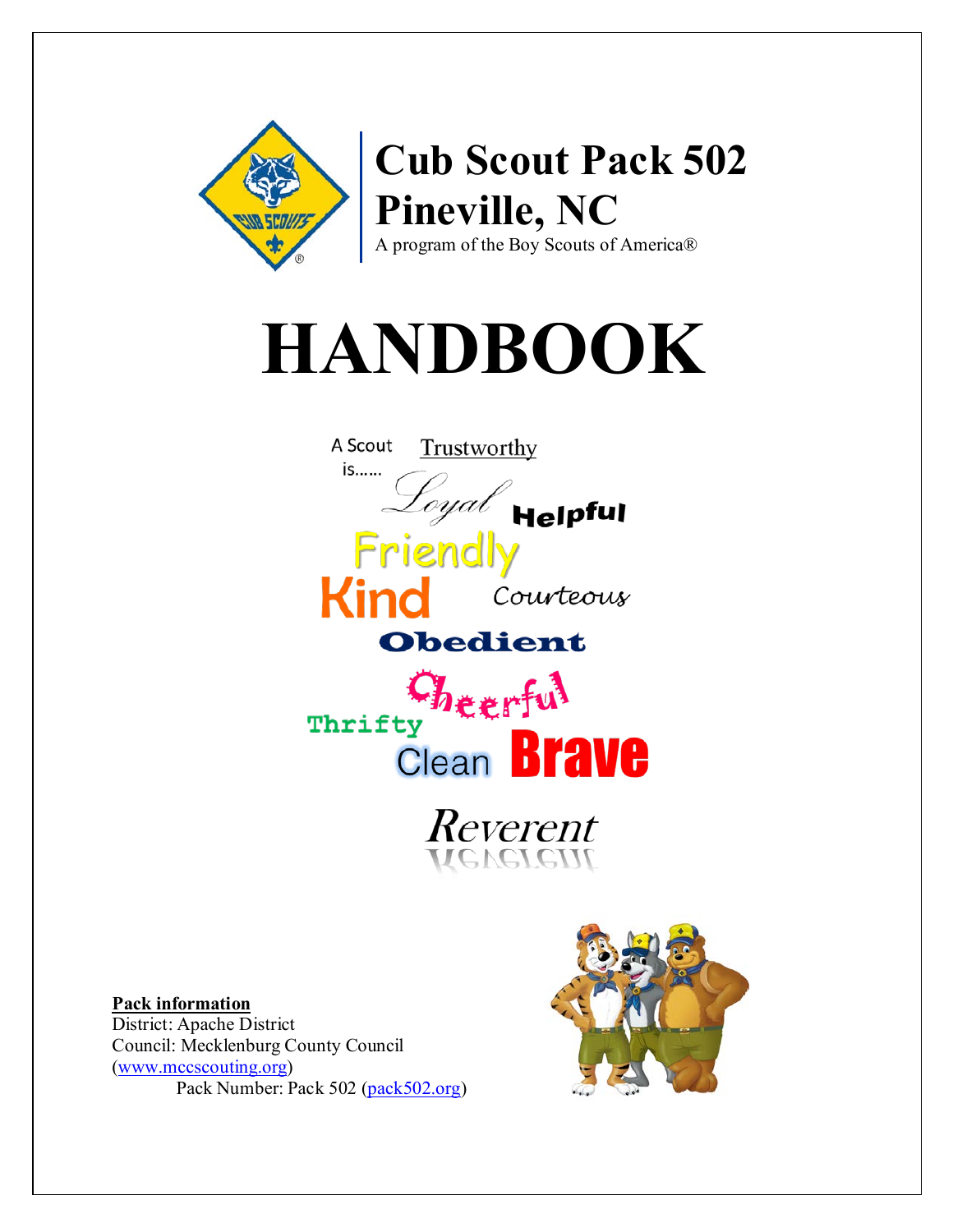## **Welcome to Pack 502!**

Since its beginning, the Cub Scout program has been a fun and educational experience that provides a positive place where boys can enjoy safe, wholesome activities. Cub Scouting focuses on building character, improving physical fitness, teaching practical skills, and developing a spirit of community service. As a program for the entire family (i.e. parents, guardians, relatives), Cub Scouting can help families teach their children a system of values and beliefs while building and strengthening relationships among family members. Cub Scouts are for boys in the first through fifth grades, or 7 to 10 years of age.

We believe that your son and you are beginning a journey that will positively impact your lives forever. With your participation and the interaction between your family, Den and the Pack, you will experience many positive adventures and achievements. Scouting can only be successful with the efforts of the participants and their families. You will find that the more you get involved, the more your son will want to get involved - which is beneficial to your son and to you. There are many opportunities for growth for both you and your son.

This handbook was compiled to answer many of the questions asked by new members. It includes Pack policies, an estimate of start up costs and an overview of the program offered by our Pack.

Pack 502 is chartered with the Boy Scouts of America by Harrison United Methodist Church. This means that the church is the sponsoring organization, provides facilities for all the meetings, and oversight of the leadership. Although some of the families in the pack are members of the church, there is no such requirement for membership in the pack. We welcome everyone regardless of religion beliefs or where you may attend church.

Dens meet two or three times a month (each Monday) and there is one Pack meeting each month (towards the end of the month) at Harrison United Methodist Church. The Den meetings focus on boys' individual development and activities while the monthly Pack Meetings focus on reward and recognition (also called 'achievements') and Pack-wide events and information. Pack Leader Committee meetings are also generally held once a month and are a forum for Den Leaders and Leadership Committee members. Parents are also welcome to attended as it provides an opportunity to share input, opinions and actively participate in the planning of events for our Pack.



In addition, the Pack participates in a variety of other activities including public service projects and fun outings, like touring local historical places, attending baseball and hockey events, nature outings and much more. Each year the list of special outings is different to enrich your son's experience. These activities are based on the national Cub Scout program and are designed to develop boys' skills in different areas of interest, teach the boys responsibility and, at the same time, make it a fun learning experience.

Pack 502 warmly welcomes you. We are confident that your family experience with the Pack will be rewarding and enriching. Thank you for being part of Pack 502!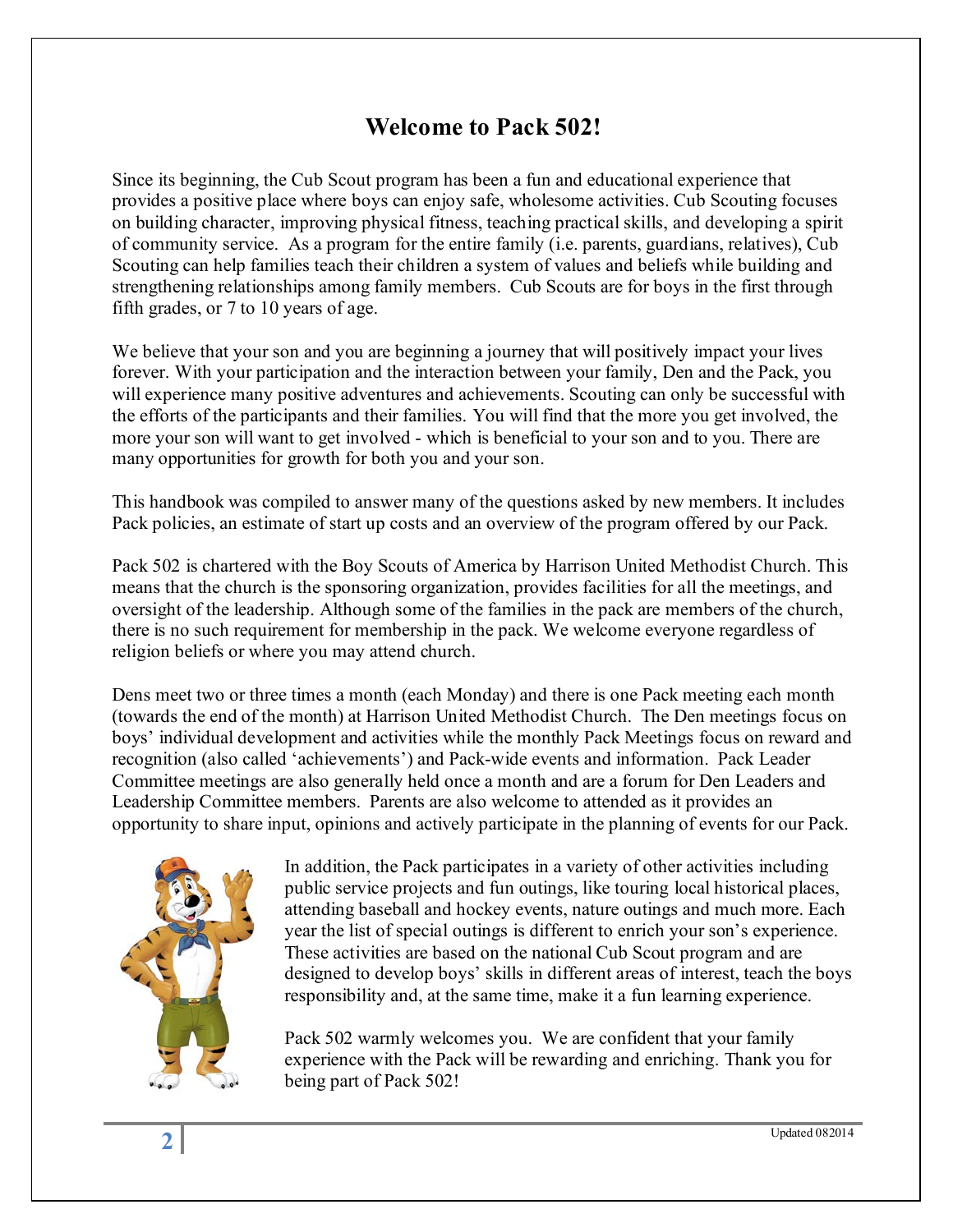# **A Family Commitment**

Now that you have made the decision to join Cub Scouts, please bear in mind the ultimate goal here: Ensuring the Values of Tomorrow.

- **This is not a lighthearted task, and definitely not one that can be done by simply dropping your son off for an hour of 'babysitting' by your Den Leader each week.**
- Our Pack is a very family-oriented organization and as such, we ask that your family be **involved with and participate** with the Scout as much as possible on this journey.

Joining Scouts is a commitment not only to the Pack, but the Den and your family as well. One of the very first things that your boy will learn is the Cub Scout Promise:

# On my honor I will do my best to do my duty to God and my country to help other people at all times: to keep myself physically strong, mentally awake, and morally straight.

This promise is something that can be reinforced and practiced both in Scouts and at home. Scouting is a fun and educational experience that provides a positive place where boys can build character. We believe that as a Scout, your son and your family are an important part of a team and are making a commitment to our Pack to stay active and engaged throughout the whole school year. We are teaching our Scouts that commitments and promises are made to be kept and honored – not broken. This will be an important lesson that will shape your child's future decision making abilities as well as setting a pattern of dedication that will enforce those decisions with determination for the rest of his life.

To make this experience a success for the family and the Pack, then it is necessary to create a system of ground rules for the Pack, Dens, boys and their families to follow. These are detailed in our Pack 502 Bylaws. Your Den Leader can provide a complete copy of these bylaws for your review upon request.

The information that follows is based on the content found in the Pack 502 Bylaws.

More information about Cub Scouts can also be found at: <http://www.scouting.org/scoutsource/CubScouts/CubScouts.aspx>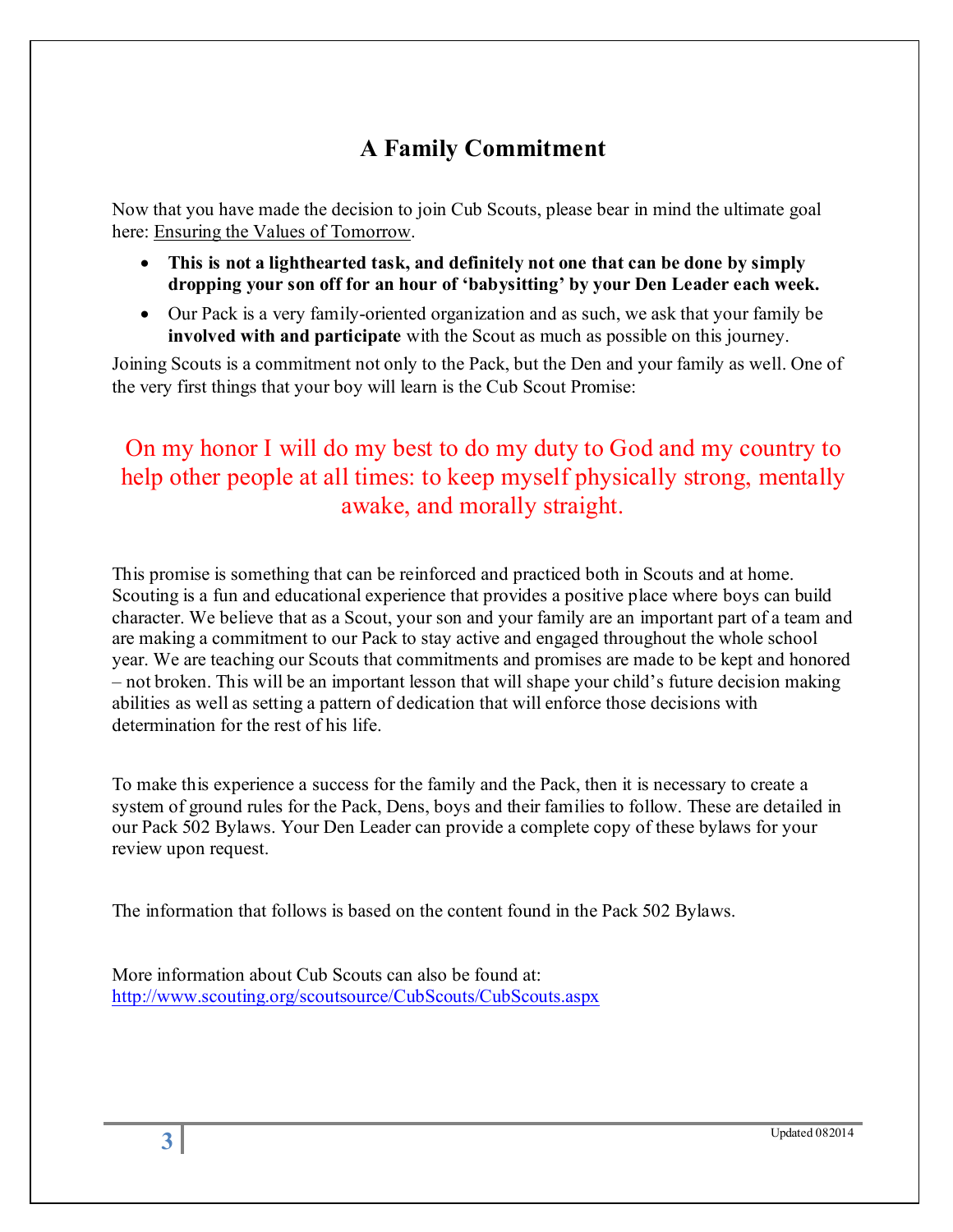# **Cub Scouts 101**

#### **What is Cub Scouts?**

The Boy Scouts of America began Cub Scouting as a program for younger boys more than 50 years ago. The purposes of Cub Scouting state that Parents, Leaders and Organizations work together to achieve the following:

- 1. Influence the development of character and encourage spiritual growth
- 2. Develop habits and attitudes of good citizenship
- 3. Encourage good sportsmanship and pride in growing strong in mind and body
- 4. Improve understanding within the family
- 5. Strengthen the ability to get along with and to respect others
- 6. Foster a sense of personal achievement by developing new interest and skills
- 7. Show how to be helpful and to do one's best
- 8. Provide fun and exciting new things to do
- 9. Prepare Cubs to become Boy Scouts

Cub Scouts is a journey boys can take starting in 1st grade by becoming a Tiger, all the way through 5th grade by becoming an Arrow of Light. When the child reaches the end of 5th grade, he then 'crosses over' in a special ceremony and becomes a Boy Scout. There, he can earn the Eagle Scout rank, the highest rank in Boy Scouting. All Cub Scout ranks are tailored for a grade and the corresponding age level.

The best way for your son to have fun, and want to continue on the scouting path, is by doing and learning things *himself* with you (i.e. not having you doing all the work to get him the recognition). As he learns and grows, your relationship will grow with him too. This important interaction will do two incredibly important things:

- 1. Give him self-confidence and build his self-esteem that he can accomplish goals and solve problems himself – and that you are there to help when needed or asked.
- 2. Lay the basis of trust in you as "trusted advisor" that he can depend on and come to when he needs help or advice as he grows into an adolescent, teenager and young man.

#### **Organization**

As a Cub Scout, your son is part of a Den. The Tiger Den, Wolf Den, Bear Den, Webelos and Arrow of Light are what make up your Cub Scout Pack (you are in "Pack 502").

- Dens have about 5-9 boy/parent or adult teams
- Dens meet 3 times a month (includes any 'Go See It's)
	- o At each den meeting, there is an activity led by the den leader and one of the adult partners of one of the scouts in the den.
	- o The 'Go See it' is a planned 'field trip' to a place that is interesting to boys and often is associated with a monthly theme.
- Packs meet once a month for pack-wide updates and recognition
	- o At each pack meeting, there is a ceremony where cub scouts are awarded their recognition from completing advancements, achievements and electives from the previous three weeks of activity. Plans, fundraisers and trips are also discussed.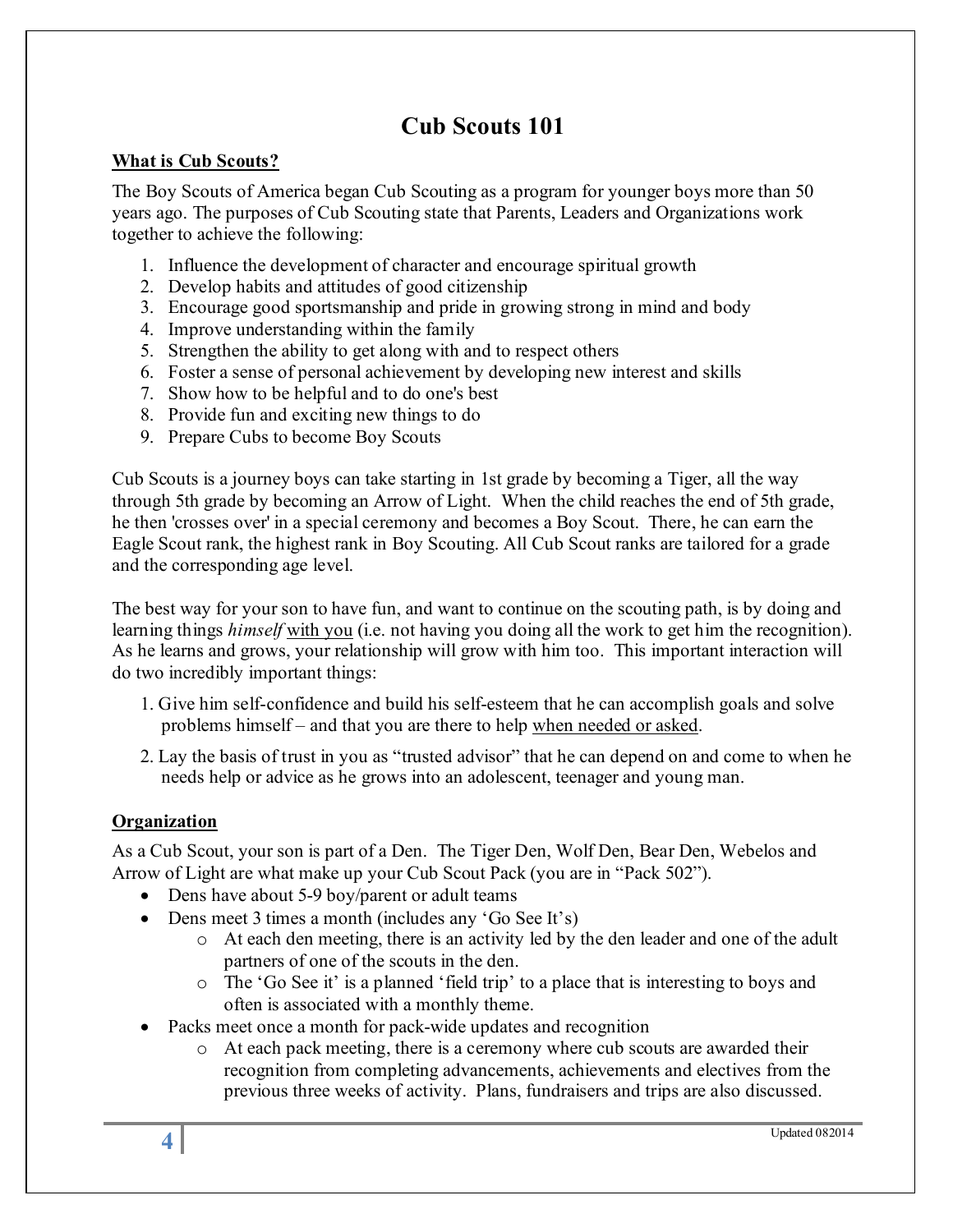#### **Operation of a Cub Scout Pack**

Like other phases of the Scouting program, Cub Scouting is made available to groups having similar interests and goals (which include professional organizations, and religious, educational, civic, fraternal, business, labor, and citizens' groups).

These "sponsors" are called Chartered Organizations. Each Organization appoints one of its members as a Chartered Organization Representative. The Organization, through the Committee, is responsible for leadership, the meeting place, and related materials for Pack Activities. The Chartered Organization for Cub Scout Pack 502 is Harrison United Methodist Church located in Pineville NC.

#### **Participation and Volunteering**

All of the pack leadership is voluntary. No one is paid for their services, except by the smiles of happy Cub Scouts. The strength of our pack and the good program enjoyed by you and your son is directly related to the support you are able to provide to the pack. We have volunteer jobs that require weekly, monthly, quarterly and "from time to time" service. **Every family is expected to have a minimum of one adult volunteer participate to help our pack succeed.**

#### **Parents Role in Scouting**

As stated earlier, parents must understand (ideally before your son joins Pack 502) that Cub Scouts is a program for you to participate in with your son. The program is family-based and will not succeed without participation on the part of both the Scout and his Parents. If our Pack is to be successful, each family must share in the administration of the Cub Scout program. Cub Scouts is not daycare for children to be dropped off at each week by their parents.

As stated in our bylaws, by signing up their son into Pack 502, parents agree to do their best to:

- Bring their son to every possible Pack/Den meeting and other Scout activities.
- Help when needed by the Pack or Den.
- Have the family represented by at least one (1) Parent at every Pack Meeting.
- Bring the entire family to Pack Meetings, when possible (responsibility of control of Cub Scout's siblings resides with the Parents).
- Actively participate in Den and Pack activities, to include money-raising opportunities.
- Assist at the Pack Meetings by showing the proper courtesy to our Scouts by maintaining quiet.
- Help the Pack achieve the goals set each year.
- Assist Den Leader(s) when called upon.
- Remind the Scout to bring all necessary items to meetings, including his Cub Scout handbook and uniform.
- Notify the Cubmaster and Den Leader in advance if a family is to move out of the area, in order to get transfer of registration and verification of rank advancement for presentation to the new Unit Leader at the new location.
- Read and be familiar with the Youth Protection contents at the very beginning of the Cub Scout handbooks (a requirement of all parents).
- Parent or adult chaperones of Scouts are required to remain at all activities if the Scout has physical or behavioral disabilities.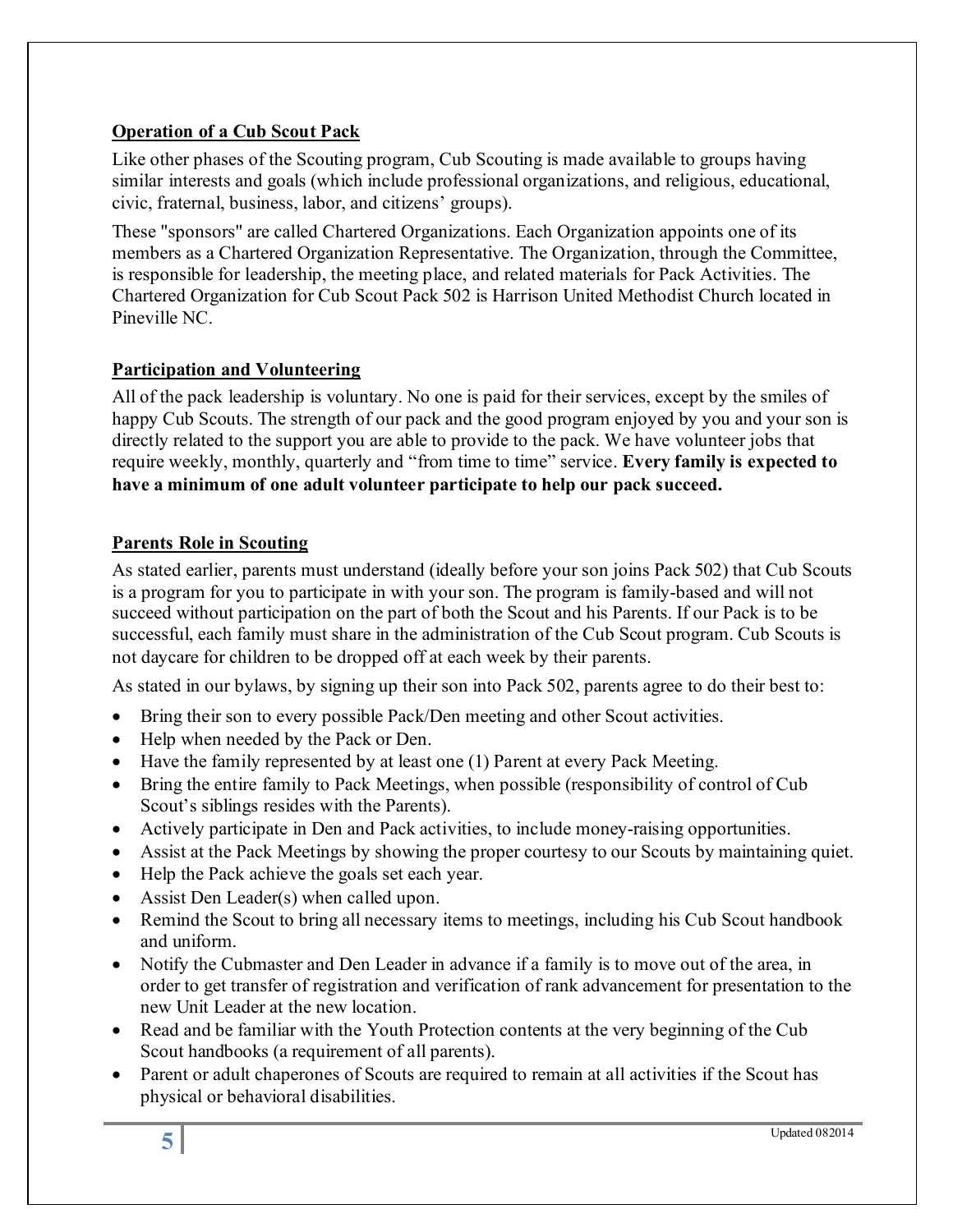#### **Reward, Recognition and Advancements**

In Scouting, 'advancement' is the process by which a scout meets certain requirements, completes specific assignments and therefore earns recognition.

- These are done by the scout with the parent's help and guidance.
- Completed either at den meetings or at home with parent.
- The parent must proactively communicate completion of the activity to the den leader prior to the monthly pack meeting in order to be recognized at that month's pack meeting.

There are different kinds of advancements. For example, when just starting out in a Tiger Den, a scout would work to earn the following:

- Bobcat badge (one-time must be completed before any other advancements)
- Tiger Cub badge, Wolf badge, Bear badge, Webelos badge (one time each)
- Achievements (on-going)
- Electives (on-going)

As boys advance, they are awarded recognition items to mark their progress (either in the form of badges, beads or belt loops).

- *Belt Loops are awarded for Achievements*. Achievements have three parts and are usually done together as a den and are found in the Cub Scout Handbook
- *Belt Loops are awarded for Electives*. Electives are various activities outlined in the Cub Scout Handbook. Participation can take place individually or with the family, in the den or pack, or in the school or community.

A summary of relative advancements and awards for each Den in Cub Scouts can be found at: [www.scouting.org/scoutsource/CubScouts/CubScouts/UniformsAndAwards/advancement.aspx](http://www.scouting.org/scoutsource/CubScouts/CubScouts/UniformsAndAwards/advancement.aspx)

#### **Support**

Groups responsible for supporting Cub Scouting are the boys and their Parents, the Pack, the Chartered Organizations, and the community. Packs also obtain income by working on approved money-earning projects.

The community, including parents, supports Cub Scouting through the United Way, sustaining membership enrollment, bequests, and special contributions to the BSA local Council. This provides leadership training, outdoor programs, Council service centers, and other facilities, as well as professional service for units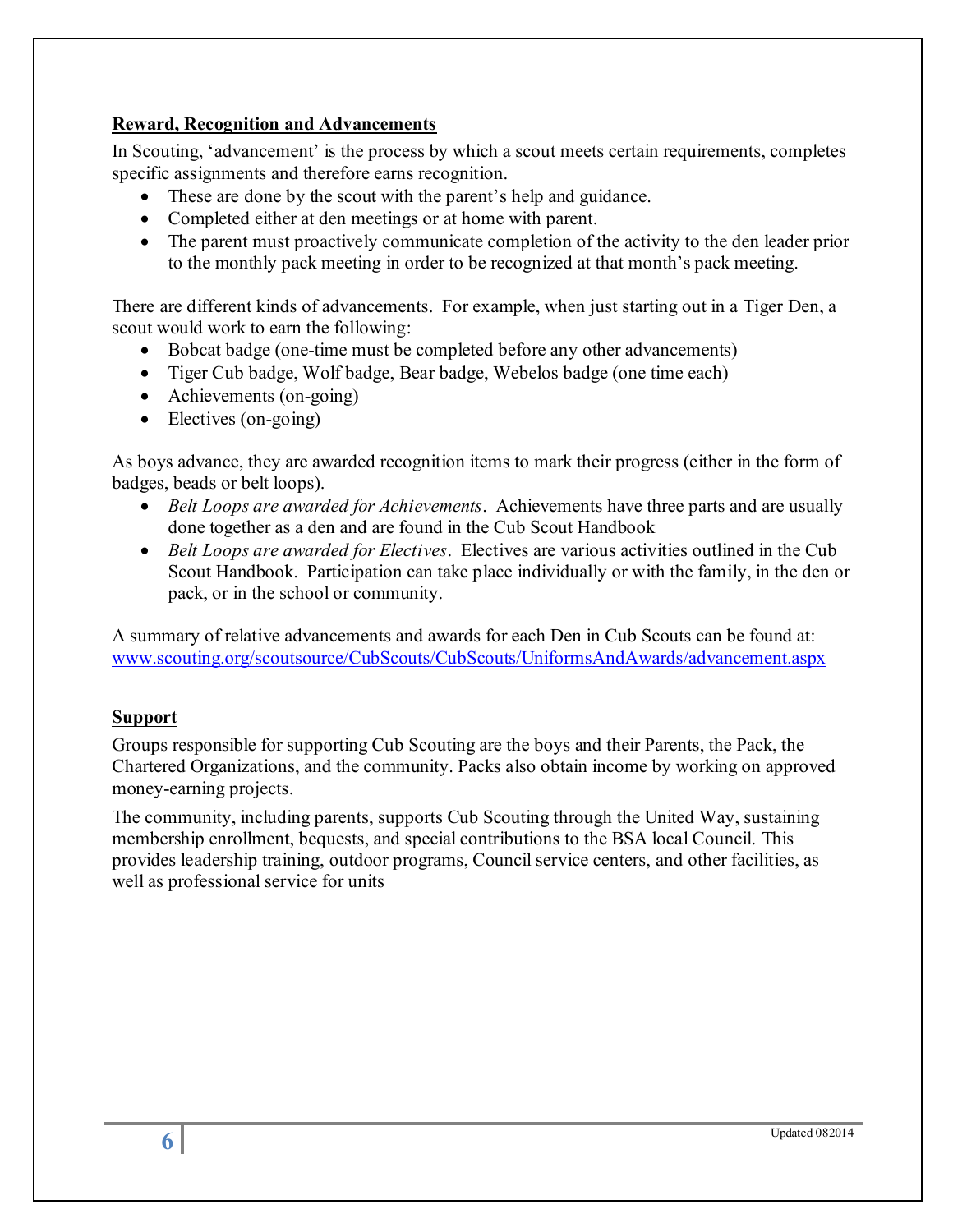# **Costs of Scouting**

Different Cub Scout Packs operate in different ways as set forth by their Bylaws and Leadership Committees. Some Cub Scout Packs do not require monthly (or annual) dues, but charge per activity, per advancement, per trip. Pack 502 is an organized, active pack.

#### **Dues**

Our dues are broken into two types: one-time costs and monthly costs. Families should prepare to spend \$25/month starting in the month they join. This does not include the re-chartering of the scout in the spring.

• One-time Costs

| Annual registration dues to Boys Scout Council (paid at time of<br>enrollment in scouts and at re-enrollment in the spring). Note: 2017 re-<br>charter fee is increasing to \$37.00 per scout. | \$22                         |
|------------------------------------------------------------------------------------------------------------------------------------------------------------------------------------------------|------------------------------|
| Scout Handbook                                                                                                                                                                                 | \$12.99                      |
| Scout Uniform<br>Blue suit (Tiger, Wolf, Bear)<br>$\bullet$<br>• Tan suit (Webelos, Arrow of Light)                                                                                            | $$78$ (apx.)<br>$$87$ (apx.) |

#### • Monthly Costs (\$25 - \$30 range per month)

| Pack Meeting / Advancements                                                                                                                                                                                                          | \$5  |
|--------------------------------------------------------------------------------------------------------------------------------------------------------------------------------------------------------------------------------------|------|
| <b>Camping Trips</b>                                                                                                                                                                                                                 | \$20 |
| Optional                                                                                                                                                                                                                             |      |
| Occur during most months (exceptions are Nov, Dec, Jan)                                                                                                                                                                              |      |
| Camping fees must be paid by the Monday prior to camping<br>$\bullet$<br>weekend (no exceptions).                                                                                                                                    |      |
| Camping fees are non-refundable, regardless of weather or<br>$\bullet$<br>illness (fees are paid prior to the trip and the pack cannot<br>assume the financial responsibility of scouts who commit to<br>attend and do not show up). |      |
| Various                                                                                                                                                                                                                              |      |
| Additional den crafts (if applicable)<br>$\bullet$                                                                                                                                                                                   |      |
| Siblings and other family members not registered in Pack 502<br>$\bullet$<br>must pay for an event as they go/whatever the admission or<br>camping fee may be.                                                                       |      |

• Dues can be paid by check or credit/debit card (minor processing fee additional).

• Pack 502 has nine (9) active months, so this equates to \$25 per month and you can re-coup costs by fundraisers provided twice a year (i.e. camp cards).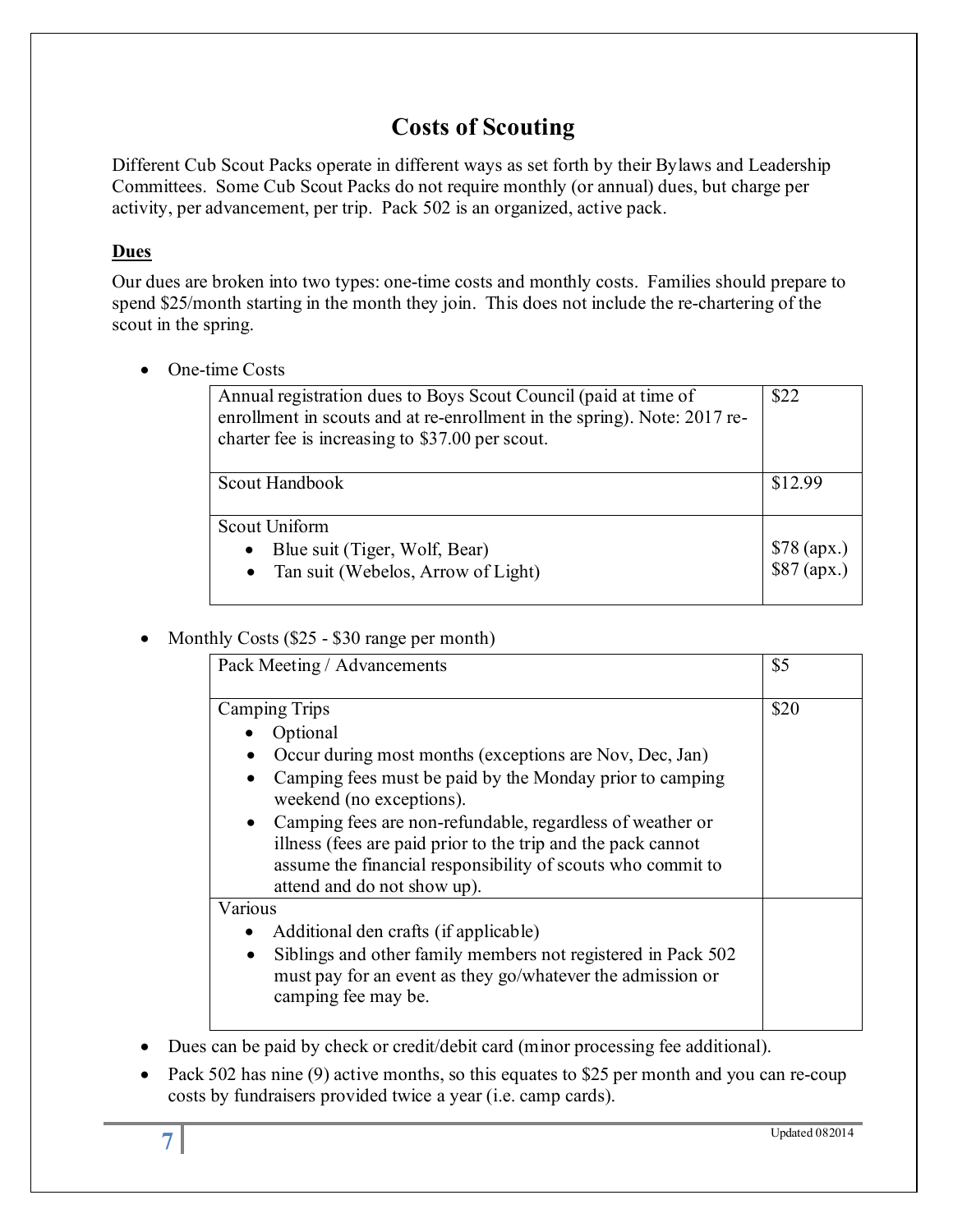# **Ways to Pay: Money Raising Opportunities**

In order for our Pack to operate and to continue providing a well rounded program for the youth, we need to have funds coming in from both dues and fund raising efforts.

Money / fund raising opportunities are provided to help your family offset costs of dues – and to provide a learning opportunity for the Scout. A portion of the funds raised goes directly to your Scout's dues – or can be donated back to the Pack to be used for scholarships or financial assistance.

Our Pack considers each Scout and his family an important part of our group. If you are having trouble paying your dues, please reach out to your Den Leader or a Committee Leader as soon as possible. We want to work together to help ensure your son can still participate in Pack activities. All discussions are kept confidential.

We try to limit our fund raising efforts to once or twice a year.

- Participation in money-raising opportunities is not mandatory, but is highly recommended to all Scouts in the Pack to offset your annual dues.
- Even if you do not need to raise money to cover your dues, it's a great learning experience for your son, and you have the option to donate all or a portion of funds raised back to Pack 502 to be used for camp scholarships or financial assistance programs.

Few activities demonstrate to Scouts the value of planning, organizing and commitment more clearly than a unit's combined efforts in a fundraiser. Scouts develop and practice new skills, learn about sales and marketing, and reach new levels of personal success.

Scouts who participate may accomplish requirements for Achievements and Activity Badges. Because many of the activities involved in fundraising are similar to requirements for scouting accomplishments, many Councils approve these activities as formally counting towards awards.

Your Scout will learn to:

- Set goals, decide on actions to achieve those goals, and then experience the joy in surpassing a goal.
- Practice approaching and talking with a wide variety of people. He will learn how to speak up and look people in the eye.
- Accept rejection and how to persevere until successful. He will learn how to adapt his approach to different situations.
- That to communicate effectively he must know what he is going to say. He must learn every aspect of the products and then inform others about it. Knowledge inspires confidence.
- Count money and how to do math in his head and give back the correct change.
- Understand that you are there to support and encourage him, but the results are totally up to him.
- Surpass your expectations of what you think he can do.
- Be a part of a larger effort that affects others beyond himself where % of sales support Scouting operations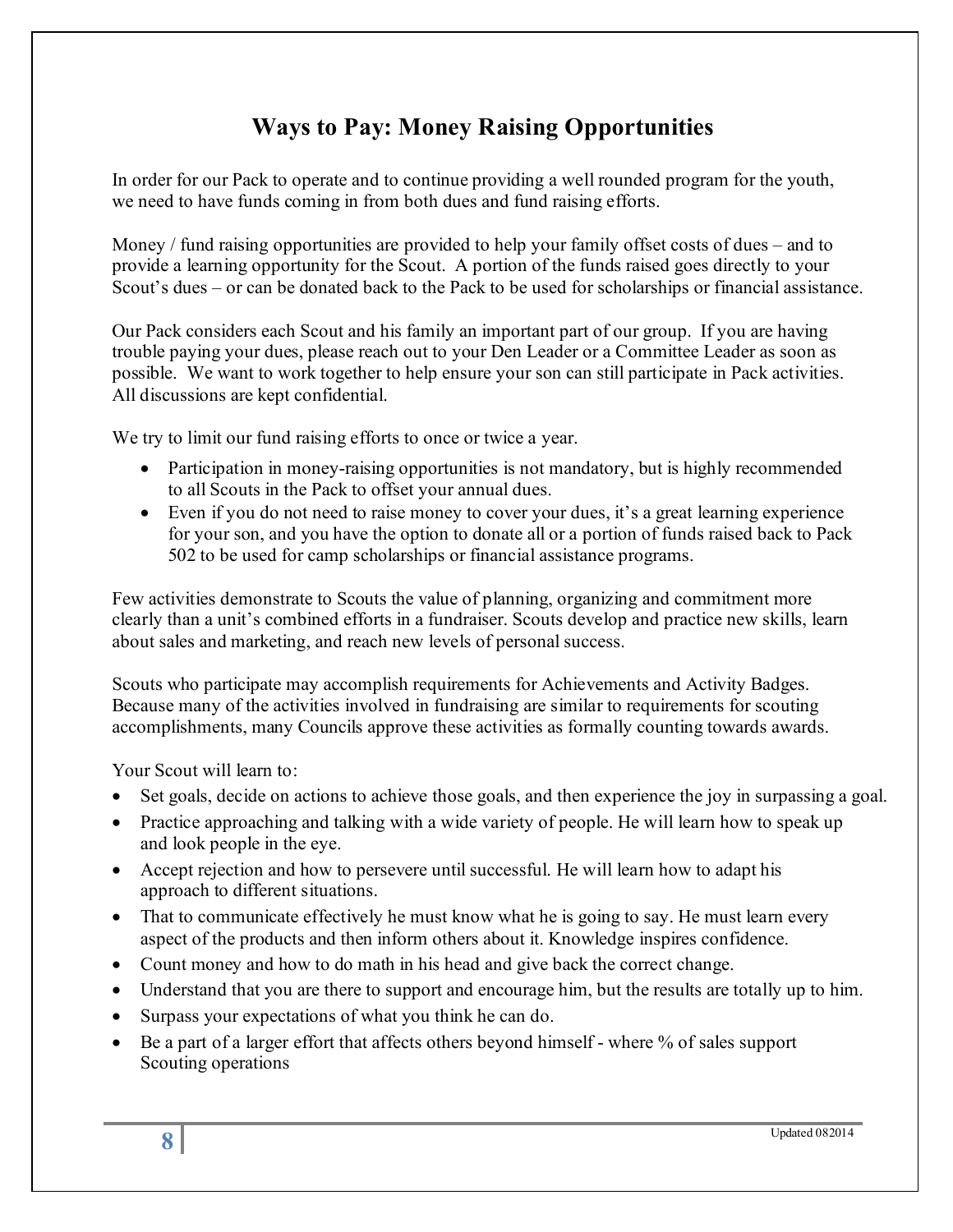# **Disciplinary Process**

#### **Dues**

In order to fund the significant events throughout the year, we require all scouts to be current on their selected payment option (whether that be by month or other arrangement through the Pack). Please let us know if you are having trouble paying your dues before they are past due so we can help in any way possible. All conversations are strictly confidential.

#### **Behavior**

Tiger and Wolf Cub Scouts (1<sup>st</sup> and 2<sup>nd</sup> Grades) will require Parental guidance at each den meeting, Pack meeting, activity, etc. Parents are expected to address their son's behavior, privately.

Cub Scout Pack 502 does not tolerate disruptive behavior of any kind, whether in the den meeting, pack meeting, field activity, camping trips, fundraiser events or recruitment (for example). Disruptive behavior has been defined to include:

- Physical contact with the intent to harm another person (Cub Scout, Adult, Guest)
- Physical contact in retaliation against another person
- Inappropriate language/gestures

Disruptive behavior will result in the Den Leader offering **one** warning, before entering the 3-step process. The Den Leader will share with the Parent and Cub Scout, specific details on what the Cub Scout said/did to prevent others from benefiting from the organized program/activity. This discussion will set the expectation for improved behavior, going forward.

#### **Pack 502 Three Step Disciplinary Process:**

**1st Event:** Meeting between Cub Scout, Parent, Den Leader, Assistant Cub Master and Cub Master to reiterate the importance of good behavior.

Discipline: Suspension from next Cub Scout Activity (i.e. Den Meeting, Pack Meeting, Camping Trip, etc.). Parent/Guardian will be required to attend 2 consecutive meetings with their Cub Scout.

**2nd Event:** Meeting between Cub Scout, Parent, Den Leader, Assistant Cub Master, Cub Master and Pack Committee Chair, explaining the expectation of good behavior and that one more event will result in expulsion from the Pack.

Discipline: Suspension from next 2 Cub Scout Activities. Parent/Guardian will be required to attend 4 additional consecutive meetings with their Cub Scout.

**3rd Event:** Meeting with Cub Scout, Parent, Assistant Cub Master, Cub Master, Pack Committee Chair and Chapter Sponsor to review the trend of poor behavior. Discipline: Expulsion of the Cub Scout from Pack 502.

*Note: Course of action will be dependent on the severity of the events at the discretion of Pack 502 Leadership*

#### **Pack 502 Code of Conduct is superseded by The Guide to Safe Scouting.**

**9** Updated 082014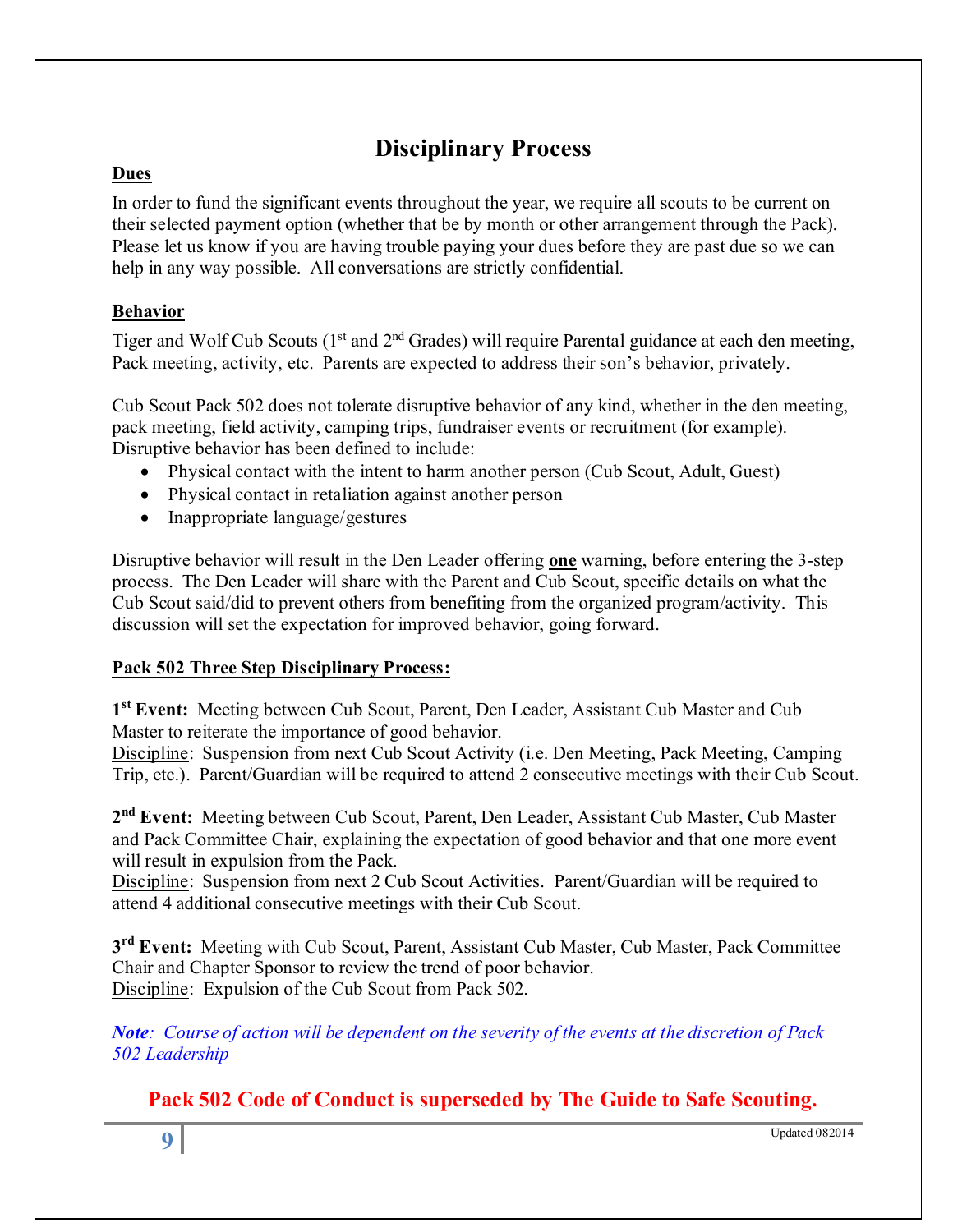# **Membership**

Boys join Cub Scouting to have FUN -- to be with their friends and to have a good time. Fun can also mean feeling accepted, finding out they can do things that are challenging, and feeling good about themselves. Learning about respect, commitment, discipline, and showing up for meetings and activities is their half of Cub Scouting.

If you have friends, neighbors or other family members who you think would have a good time scouting – then invite them to become a part of our Pack! A Cub Scout can join at any time during the school year and at any level of Scouting – the best time to join however is at the beginning of the school year. There are several opportunities to find out more information and join Pack 502:

- Open House and Back-to-School nights (typically we are at Elon Park, Pineville and Ballantyne Elementary Schools)
- Pack 502 Open House (held in September at Harrison United Methodist Church)
- Anytime contact Kelly Keiter (phone or text) 704-905-3303

Registration is the key to getting boys into Cub Scouting. The following are the procedures for joining Pack 502:

- 1. Fill out the BSA application and return it to the Cubmaster (Eddie Stewart at [aesjr55@yahoo.com\)](mailto:aesjr55@yahoo.com) or your Den Leader on recruitment night or a regularly scheduled meeting.
- 2. Pay the monthly fees required.
- 3. Fill out an adult survey.
- 4. All participates must have a medical form on file, complete with health cards and medications. Forms can be obtained on the Pack 502 website: http://pack502.org

#### **In Summary**

- In Cub Scouts, your son can participate in a family-oriented program that will provide him and your family many learning opportunities not necessarily found in a classroom.
- No other organization meets on a regular basis as much as Scouting does, no other organization gives you the option of fundraising to cover your fees, no other organization will give your son a well rounded program that is safe, fun, challenging, and gives them confidence which they need in today's world.
- Scouting can provide a lot of lifetime memories and lasting friendships along the way.

We look forward to working and getting to know each and every one of our members. Any questions, please don't hesitate to ask or call.

**Don't forget to "subscribe" on the Pack 502 website [\(http://pack502.org\)](http://pack502.org/) in order to receive news and event information. You must confirm your enrollment once subscribed to receive email updates.**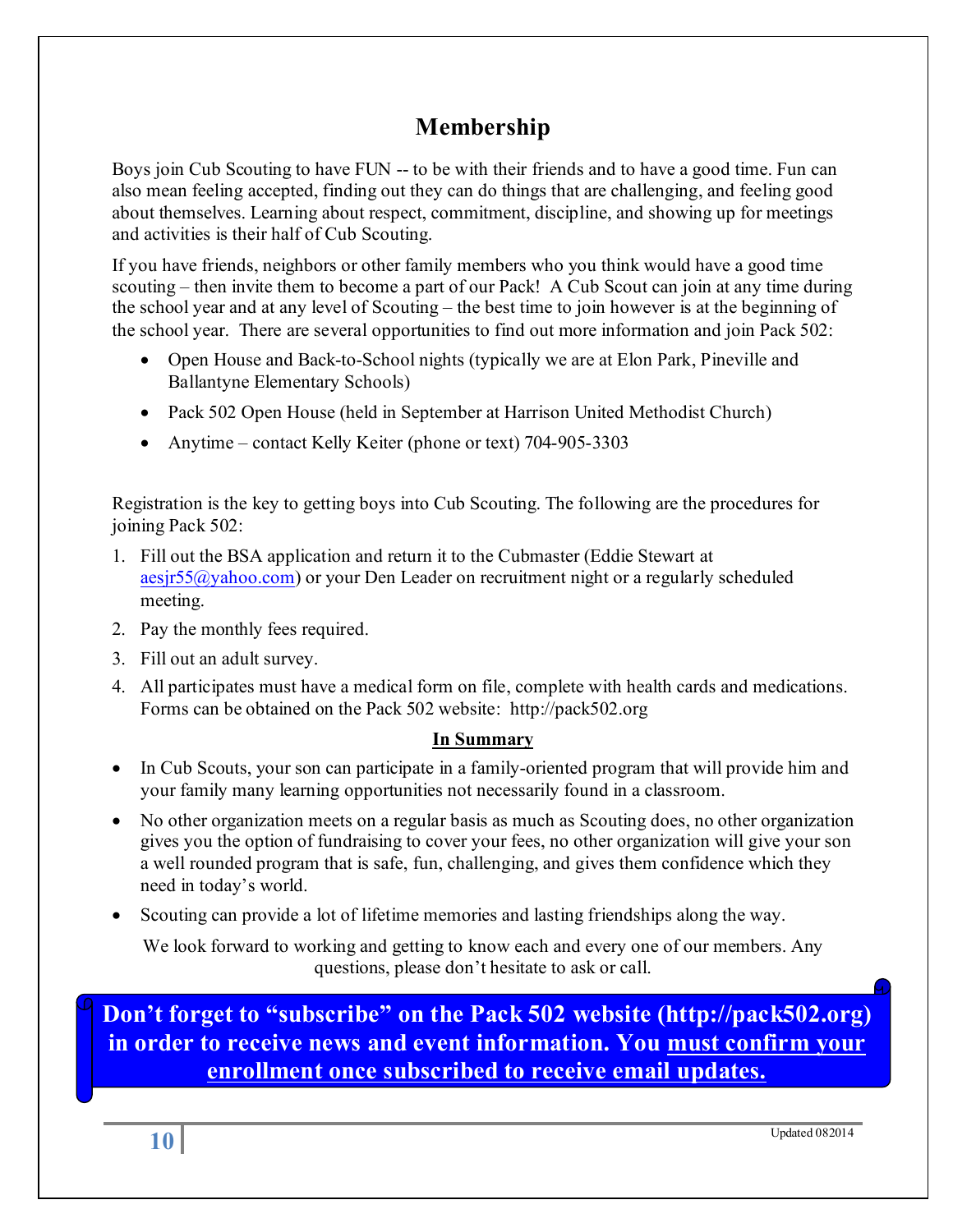# **Description of Events**

#### **Cuboree**-

District Events- This is an event set up to expose the boys to activities such as BB guns, Archery, fishing, citizenship, and crafts. It is a great opportunity for the boys to receive belt loops and open up an area of curiosity to explore later. It is not an event just for the boys; it is for the whole family. We will have organized meals and a kitchen area set up. It will require all adults to help with the fun and adventure for the boys. It is a great Family and Pack time. We will even roast marshmallows around the campfire at night. If there is anything you need such as a tent or cooking gear notify your Den leaders.

#### **Den Meeting**-

These are meetings for the boys. **Parents need to check in and stay for a 5-10 minute meeting for updates, collecting dues, and any information.** Children will dismiss with their Den leaders. **Tigers and Wolf parents are expected to stay with their children the entire time**. Pick up children in their classes with their Den leaders. Time is 7pm to 8:30, Tigers and Wolf Den dismiss at 8pm. Under no circumstances will your son be allowed to meet you in the parking lot, you must come in to get him. Any Parent is welcome to sit in the meetings.

#### **Pack Meeting**-

These are meetings for the parents and boys. The boys will receive any rewards that they earned for that month. Pack Meetings also gives Parents an opportunity to see what the boys have been working on that month.

#### **Blue & Gold Banquet**-

Cub Scout Packs all over the USA celebrate Scouting's birthday each February by hosting a Blue & Gold Banquet. Our banquet is held on Saturday evening and is followed by a special Pack Meeting. Families please mark this special date on your calendar and make plans to attend.

**Pinewood Derby**- Each scout will be given a car kit and expected to design, create and shape a car for the event. It is an all day FAMILY event. Lunch will be available. It is designed to show the boys healthy competition and showman ship. There will be clinics available for boys to help them design and create the cars.

**Crossover**- This is a family camping event. This is for the Web II to crossover to the Boy Scout troop 502. It is a great chance for the younger scouts to see the purpose of the Arrow of Light Badge. The event will encourage the boys to continue thru the scouting experience.

**Graduation**- This is a semi-formal Pack meeting / event where each scout will get to rise in rank if they have earned it. Each Scout will get a new book and a new neckerchief to advance to new den level.

**Patriot Point**- This is an event for the Web II den. Web II's spend the weekend aboard the Yorktown air craft carrier. They earn a History Badge, and also take part in a flight merit badge (towards their Boy Scout career).

**Day Camp**- Starts in June from 9am - 4pm Monday thru Friday; only for Wolf den thru Webelos. It is great opportunity to earn BB and Archery Belt loops, as well as other misc. loops.

**Residence Camp**- Starts in July – overnight from Thursday to Sunday. This camp is for Webelos. They earn pins toward the Arrow of light badge which they get to carry over into the Boy Scouts.

**Class "A"-** This is the Official Cub Scout Uniform. Tigers thru Bears wear a blue shirt and pants – called the Blue Suit. Webelos I & II wear a Tan shirt. All cub wear this uniform to all den and pack meetings as well as to all district events such as Cuborees, selling popcorn, and Pinewood Derby.

**Class "B"-** This is a t-shirt that can be purchased thru the pack. T-shirts can be worn on camping events, outings that the Den Leaders choose, August Fun day and any work days.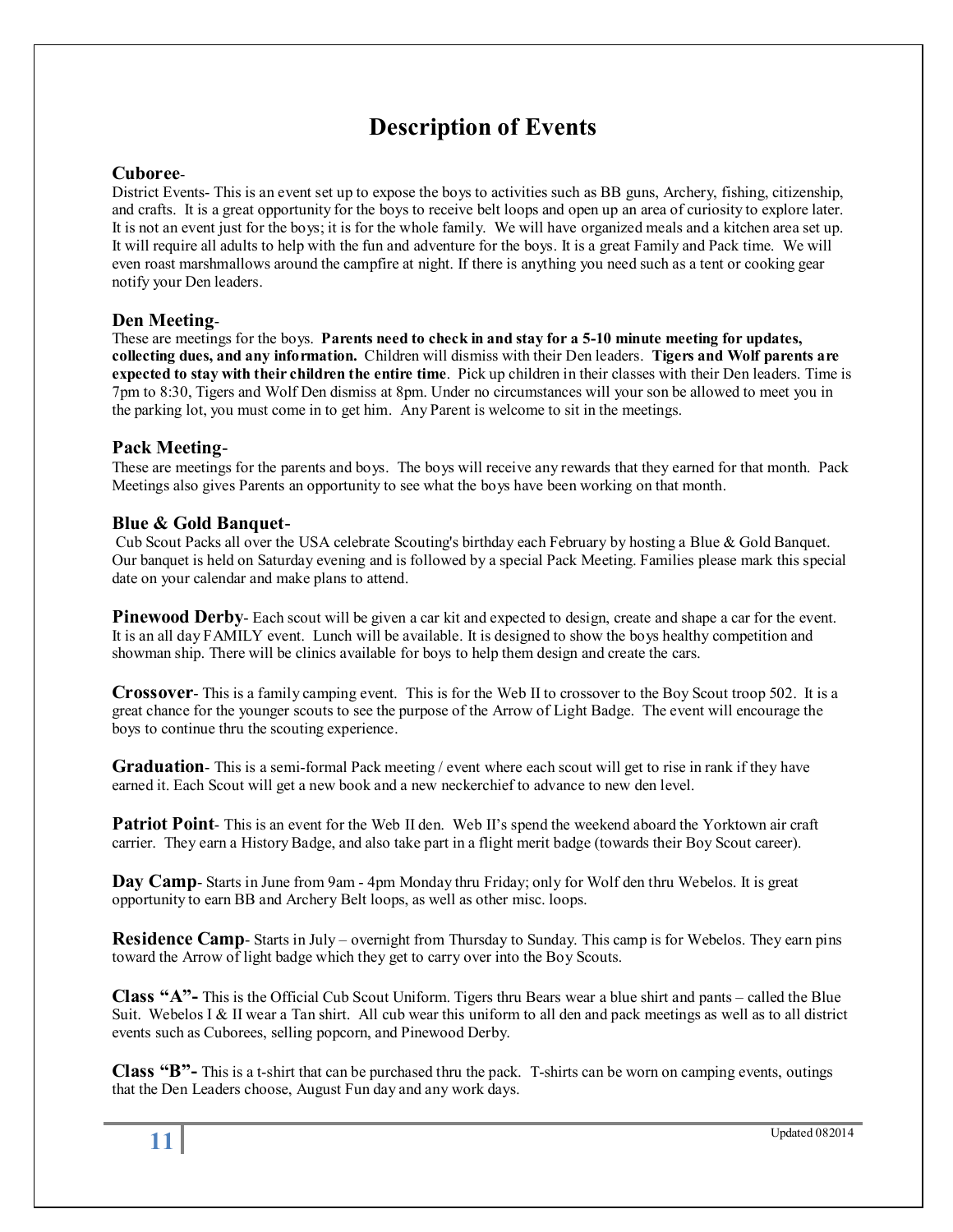# **Other Ways to Support Scouting**

- 1. Volunteer time
	- Every family is expected to have a minimum of one adult volunteer participate to help our pack succeed.
	- There are several events throughout the year. We will use 'Sign Up Genius' to alert you via email to our volunteer needs and events throughout the year. \*\*Please be sure to register your family on [http://pack502.org](http://pack502.org/) for news, calendar updates and events.
- 2. Volunteer Grants: Bank of America provides its employees a way to log their volunteer hours through their Bank of America Foundation web site.
	- If you are a Bank of America employee, search for 'Cub Scout Pack 502' (in Pineville, NC) to log your hours.
	- If one employee volunteers a total of 50 hours or more, the Mecklenburg County Council of the Boy Scouts of America will receive a check for \$500. This money will go directly to operating and improvement costs for Scout camping grounds, facilities and camp administrative costs.

NOTE: If you work for a corporation that also provides volunteer grants, please let Kelly Keiter know and she will update this document as well as our web site.

- 3. Monetary Donations
	- Through your Scout's fundraising activities, you can choose to have a portion or all of the funds raised to be given back to Pack 502. These funds can be used to for financial assistance programs or camp scholarships that directly benefit Pack 502.
	- Pack 502 is a 501-c3 non-profit organization.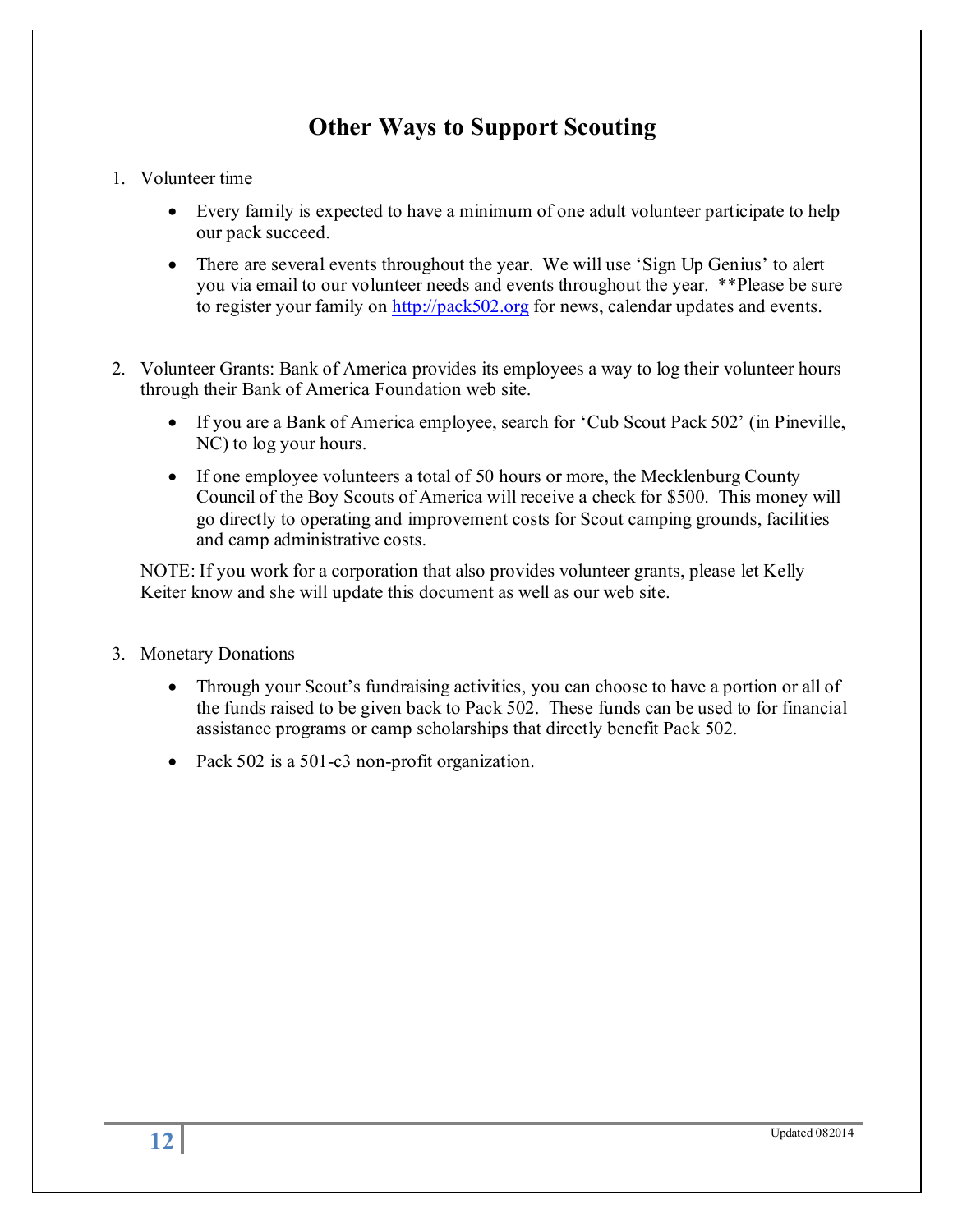# **Cub Scout Pack 502 Calendar of Events 2016**

| Date               | Event                                                                                             |                                                                    |                                     |
|--------------------|---------------------------------------------------------------------------------------------------|--------------------------------------------------------------------|-------------------------------------|
| 2016               | Welcome back to Cub Scouts!                                                                       |                                                                    |                                     |
| 8/13               | Pack 502 Fun Day                                                                                  |                                                                    |                                     |
| 8/31               | Open House @ Harrison United Methodist Church (5pm-9pm)                                           | Pack 502 Leadership Committee                                      |                                     |
| 9/13               | Elon Park Back to School Night (9/13)                                                             | Pack 502 Cub Master $=$                                            | <b>Eddie Stewart</b>                |
| 9/14               | Pineville and Ballantyne Back-to-School Night (9/14)                                              | Pack 502 Committee Chair =                                         | <b>OPEN</b>                         |
| 9/12, 9/19         | DEN MEETINGS (no meeting 9/5 due to Labor Day)                                                    | $T$ reasurer =                                                     | Shana Robertson<br>Mark Bartholomew |
| 9/22               | Pack Leaders Meeting                                                                              | Communications / Website =                                         | Kelly Keiter                        |
| $9/23 - 9/25$      | 1st Camping Trip (at Belk Scout Camp)                                                             | Pinewood Derby Chair =                                             | Lee Littleton<br>Harry Kaiser       |
| 9/26               | 1st Pack Meeting                                                                                  | $Trainng =$                                                        | <b>OPEN</b>                         |
| 10/3               | No Den Meeting                                                                                    | <b>Fundraisers =</b>                                               | <b>OPEN</b>                         |
| $10/10$ , $10/17$  | <b>DEN MEETINGS</b>                                                                               | Scouting for $Food =$                                              | <b>OPEN</b>                         |
| $10/7 - 10/9$      | 2 <sup>nd</sup> Camping Trip: Cuboree (Tiger, Wolf, Bear Dens)                                    | Blue & Gold $=$                                                    | <b>OPEN</b>                         |
| $10/21 - 10/23$    | 2 <sup>nd</sup> Camping Trip: Web-o-Ree (Webelo, AOL Dens)                                        |                                                                    |                                     |
| 10/20              | Pack Leaders Meeting                                                                              | Arrow of Light Den Leaders =                                       | Jody Derrick<br>Harry Kaiser        |
| 10/24              | 2nd Pack Meeting (Pinewood Derby Kits distributed)                                                | Webelos Den Leader =                                               | John Keiter<br>Chris Tulino         |
| 10/31              | No Den Meeting (CMS Workday)                                                                      | Bear Den Leader =                                                  | John Schneider                      |
| 11/7, 11/14, 11/21 | DEN MEETINGS (11/30 make holiday cards for senior citizens at<br>Cypress Woods)                   | <b>Wolf Den Leader =</b>                                           | <b>OPEN</b>                         |
| <b>TBD</b>         | Pack Leaders Meeting                                                                              | <b>Tiger Den Leader =</b>                                          | <b>OPEN</b>                         |
| <b>TBD</b>         | 3 <sup>rd</sup> Camping Trip                                                                      |                                                                    |                                     |
| 11/28              | 3rd Pack Meeting                                                                                  | Leadership Committee: Brian Dowless and all names listed<br>above. |                                     |
| 12/3               | Pinewood Derby Clinic                                                                             |                                                                    |                                     |
| 12/5, 12/19        | DEN MEETING (12/5 making holiday cards for Cypress residents;<br>12/19 caroling at Cypress Woods) |                                                                    |                                     |
| <b>TBD</b>         | Pack Leaders Meeting                                                                              |                                                                    |                                     |
| 12/12              | 4 <sup>th</sup> Pack Meeting (Toys for Tots collection / Marines visit)                           |                                                                    |                                     |
| 2017               | Happy New Year!                                                                                   |                                                                    |                                     |

### **(as of 08/29/2016)**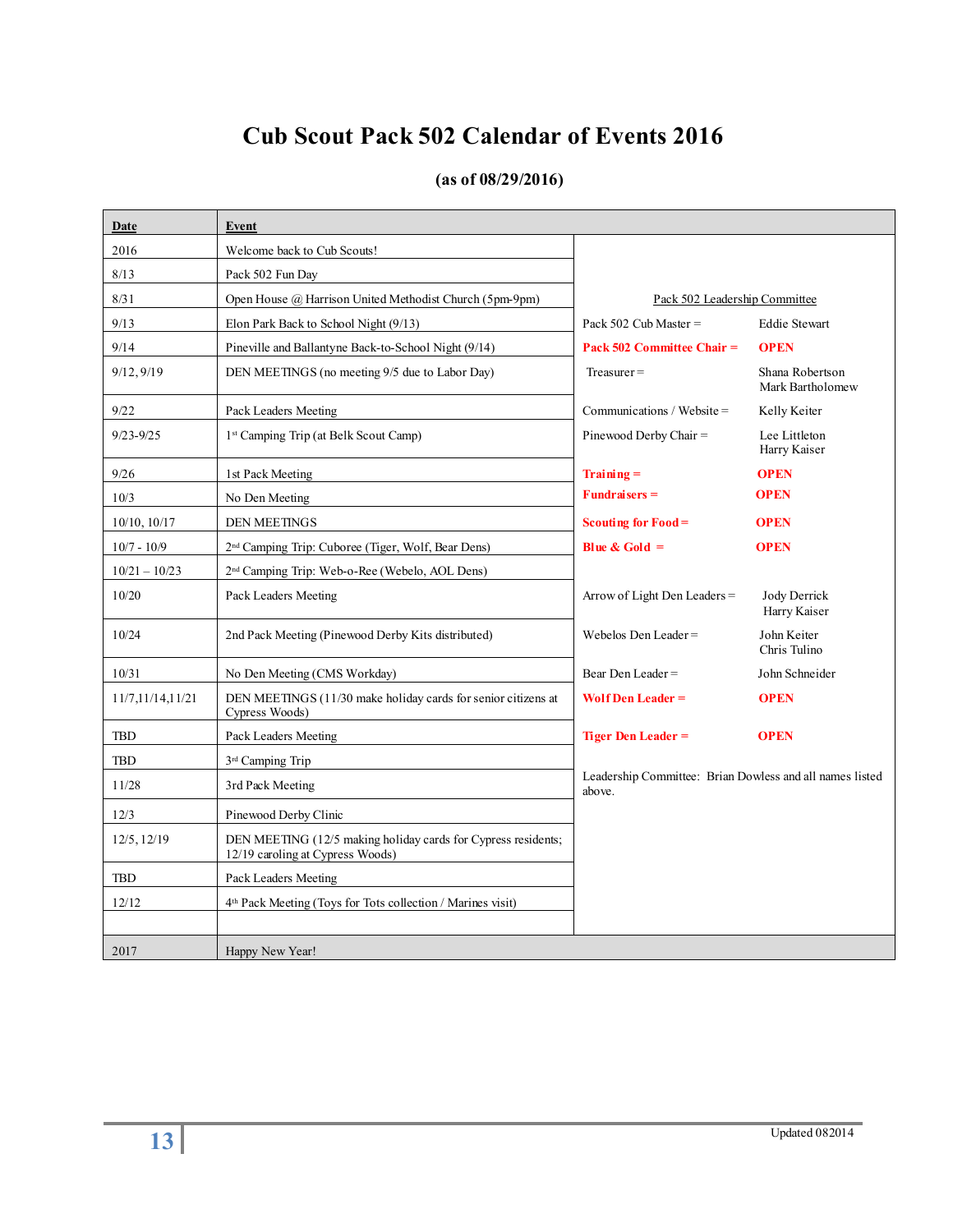# **Cub Scout Pack 502 Calendar of Events 2017**

| Date                    | <b>2017 Event</b>                                                       |                                                    |
|-------------------------|-------------------------------------------------------------------------|----------------------------------------------------|
| 1/9, 1/23               | DEN MEETINGS (1/16 = optional meeting/CMS Holiday)                      | <b>Additional Key Dates:</b>                       |
| $1/5 - 1/6$             | Pinewood Derby Set up (1/5 track set up, 1/6 test track)                | National Summertime Award events:                  |
| 1/6                     | Pinewood Derby Check in (7-9pm)                                         | June Event (Camping with the Knights)<br>$\bullet$ |
| 1/7                     | Pinewood Derby Race Day (3pm - 7:30pm)                                  | July Event (Drive in Movie)                        |
| 1/19                    | Pack Leaders Meeting (start 7:00pm)                                     | August Events (Pack Family Fun Day<br>8/15/2016    |
| 1/28                    | Scouting for Food bag distribution                                      |                                                    |
| 1/30                    | 5 <sup>th</sup> Pack Meeting                                            | Scout Day Camp (TBD)                               |
| 1/31                    | Scouting for Food Bag Distribution $(1pm - 3pm)$                        | Webelos Camp (TBD)                                 |
| 2/5                     | Scout Sunday presentation at Harrison church services                   |                                                    |
| $2/6$ , $2/13$ , $2/27$ | DEN MEETINGS (2/20 = optional meeting/CMS Holiday)                      |                                                    |
| <b>TBD</b>              | Checkers Game                                                           | $7/16/16$ = Pack 502 Planning Session              |
| <b>TBD</b>              | Scout Sunday                                                            |                                                    |
| 2/16                    | Pack Leaders Meeting                                                    |                                                    |
| 2/25                    | Blue & Gold Set up (10am)                                               |                                                    |
| 2/25                    | Blue & Gold Banquet, Advancements, Friends of Scouting (4:30pm)         |                                                    |
| 2/29                    | 6 <sup>th</sup> Pack Meeting                                            |                                                    |
| $3/3 - 3/5$             | Family Camping Trip / Crossover (4 <sup>th</sup> camping trip)          |                                                    |
| 3/6, 3/13, 3/20         | <b>DEN MEETINGS</b>                                                     |                                                    |
| TBD                     | AOL - Yorktown                                                          |                                                    |
| 3/23                    | Pack Leaders Meeting                                                    |                                                    |
| 3/27                    | 6 <sup>th</sup> Pack Meeting                                            |                                                    |
| 4/3, 4/17               | DEN MEETINGS (4/10 No Den Meeting)                                      |                                                    |
| 4/20                    | Pack Leaders Meeting                                                    |                                                    |
| $4/21 - 4/23$           | 4 <sup>th</sup> Camping Trip (Tiger World and NC Transportation Museum) |                                                    |
| 4/27                    | 7 <sup>th</sup> Pack Meeting                                            |                                                    |
| 5/1, 5/8, 5/15          | DEN MEETINGS (last of the year)                                         |                                                    |
| $5/18$                  | Pack Leaders Meeting                                                    |                                                    |
| $5/19 - 5/21$           | Pack 502 Graduation ceremony and advancement                            |                                                    |
| <b>TBD</b>              | June Pack Event (to be announced on web site)                           |                                                    |
| TBD                     | Cub Scout Day Camp (Belk Scout Camp)                                    |                                                    |
| <b>TBD</b>              | Webelos Overnight Camp (Belk Scout Camp)                                |                                                    |
| $7/16$                  | Pack Planning Session                                                   |                                                    |
| <b>TBD</b>              | July Pack Event (to be announced on web site)                           |                                                    |
| $8/5$                   | August Family Fun Day                                                   |                                                    |

See you next year!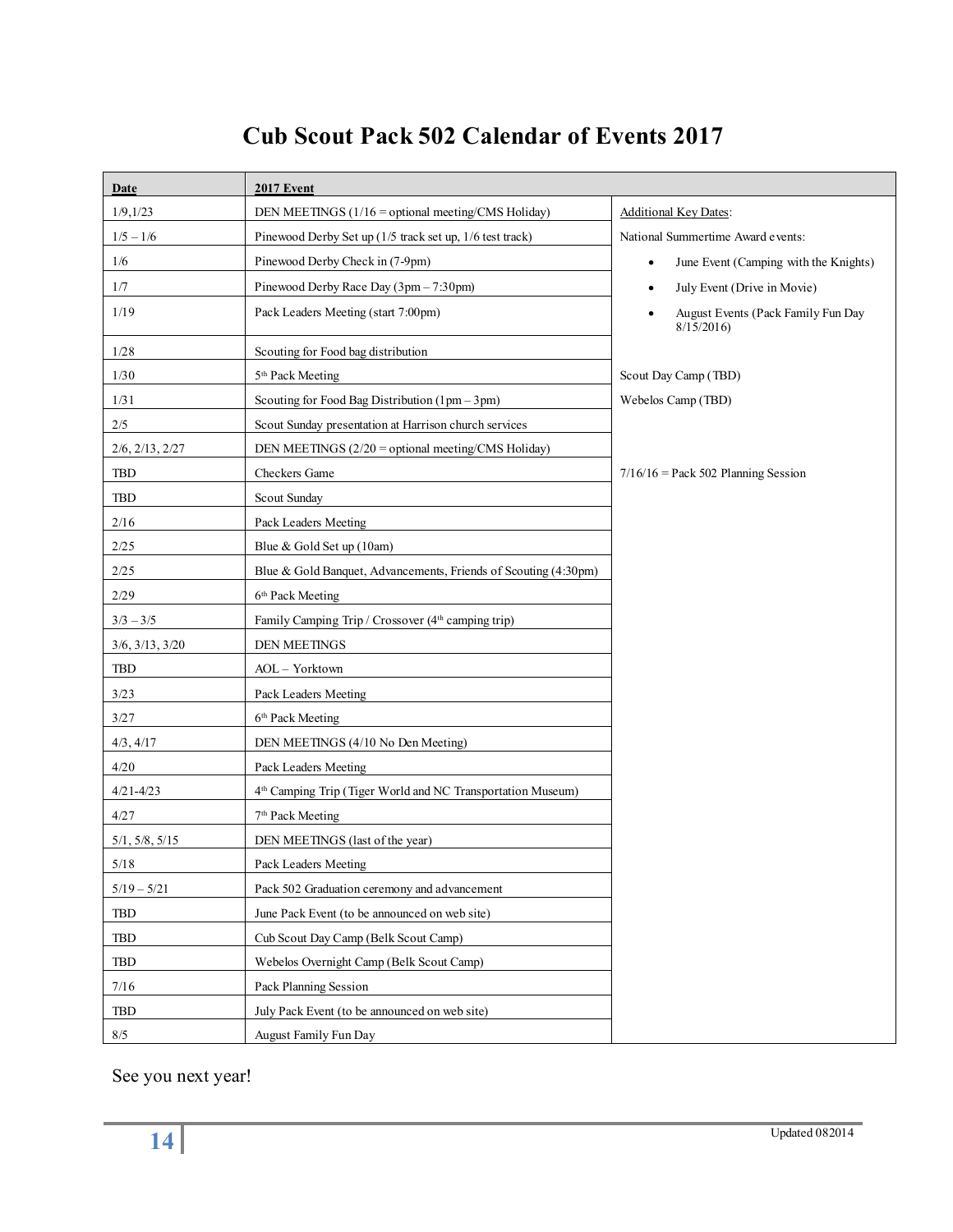# **USEFUL INFORMATION ABOUT PACK 502**

#### **Leadership Committee Den Leaders**

Pack 502 Cub Master = Eddie Stewart Tiger Den Leader = Open Pack 502 Committee Chair = Open Wolf Den Leaders = Open Treasurer = Shana Robertson Bear Den Leader = John Schneider

Mark Bartholomew Webelos Den Leader = John Keiter, Chris Tulino Communications / Website = Kelly Keiter Arrow of Light Den Leaders = Harry Kaiser Jody Derrick

#### **Pack information**

District: Apache District Council: Mecklenburg County Council (www.mccscouting.org) Pack Number: Pack 502 (pack 502.org)

**Belk Scout Camp 9408 Belt Rd Midland, NC 28107 704 545 0958**

**Camp Grimes 383 Vein Mountain Rd Nebo, NC 28761 828 652 3923**

**Camp Raven Knob 266 Raven Knob Rd Mount Airy, NC 27030 336 352 4307**

**King's Mountain State Park 1277 Park Rd Blacksburg, SC 29702 803 222 3209**

**Andrew Jackson State Park 196 Andrew Jackson Park Rd Lancaster, SC 29720 803 285 3344**

# **Mecklenburg Boy Scout Council On-Line Training**

**<https://myscouting.scouting.org/Pages/Home.aspx>**

**(We encourage all parents to create an ID and complete any of these courses)** Youth Protection, Scout Parents, This is Scouting, Pack Committee, Safe Swim Defense, Safety Afloat, Weather Hazards, Tiger/Wolf/Bear/Webelos Leader

**15** Updated 082014